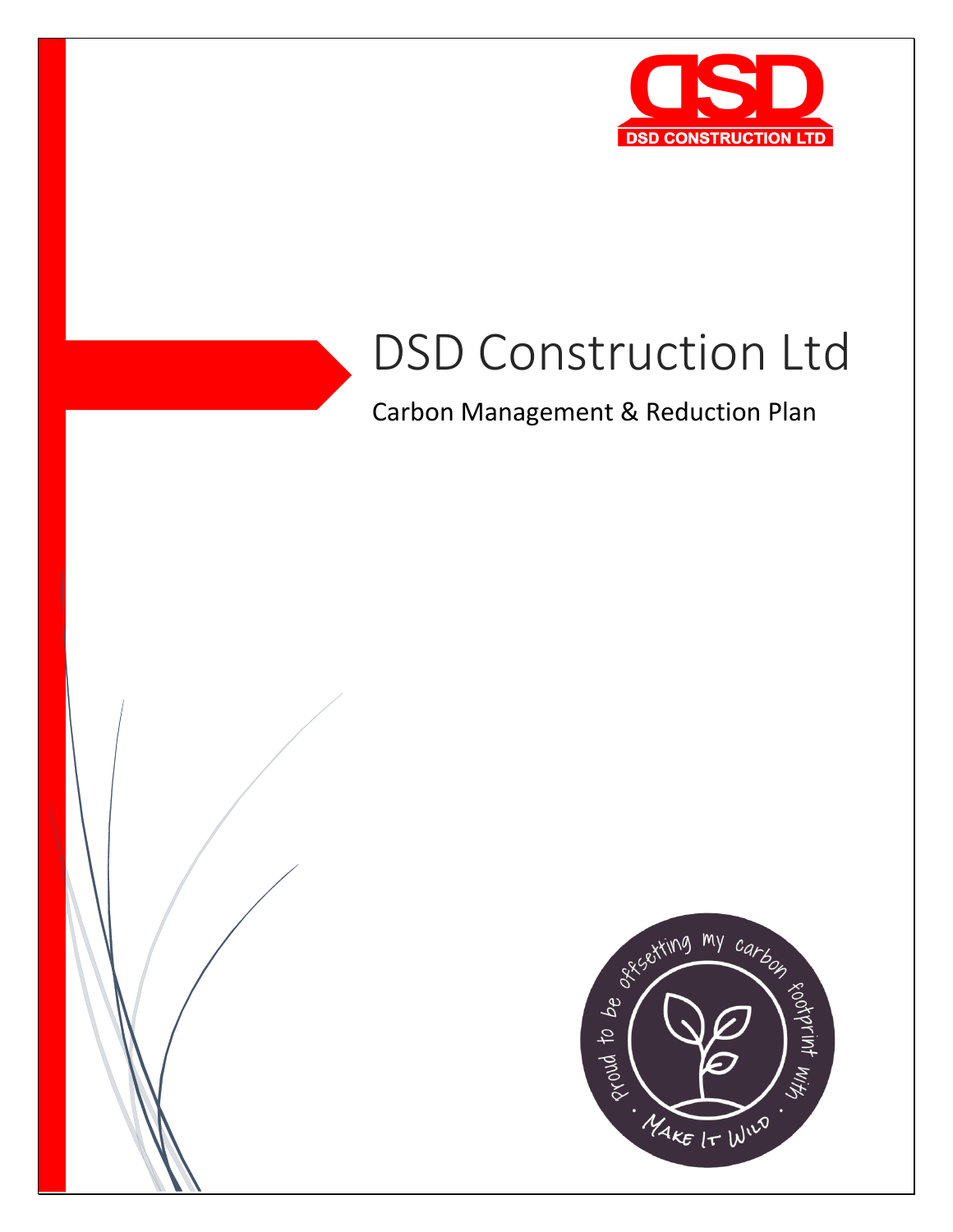

## **BACKGROUND:**

We are a family run company, with over 30 years' experience in road surfacing, planing, maintenance & construction activities operating nationwide.

#### **WHY DO WE WANT TO MANAGE OUR CARBON EMMISSIONS?**

Society has an increasing appetite for energy and natural resources, which has led to an increase in levels of Carbon  $CO<sub>2</sub>$  being released into our atmosphere.

The consequence is climate change which is affecting the world we live in.

In the UK, the built environment accounts for almost half the amount of  $CO<sub>2</sub>$  released each year. Subsequently our industry has a great responsibility to deliver projects, which avoid large scale associated environmental cost.

For DSD Construction Ltd this is a driver to act, however there are other factors:

1. Carbon Legislation: We are regulated to mitigate our CO<sub>2</sub> emissions under direct legislation.

**2. Client Demand:** Our Clients are increasingly focused on reducing environmental impacts throughout their supply chain and when delivering projects. We are therefore providing greater levels of detail to demonstrate our understanding of sustainability, both within our own business operations and as a service provider.

**3. Corporate Responsibility:** Both our staff & the communities within which we work demonstrate a concern for environmental conservation. Being able to demonstrate an environmentally considerate approach to how we operate is essential.

**4. Competition and Brand:** We want to be recognised as an organisation which is leading to move the industry towards more sustainable practices.

**5. Environmental Management System:** Continual improvement is a key requirement of the standard ISO 14001. Reducing our emissions will therefore support the certification of our Environmental Management System.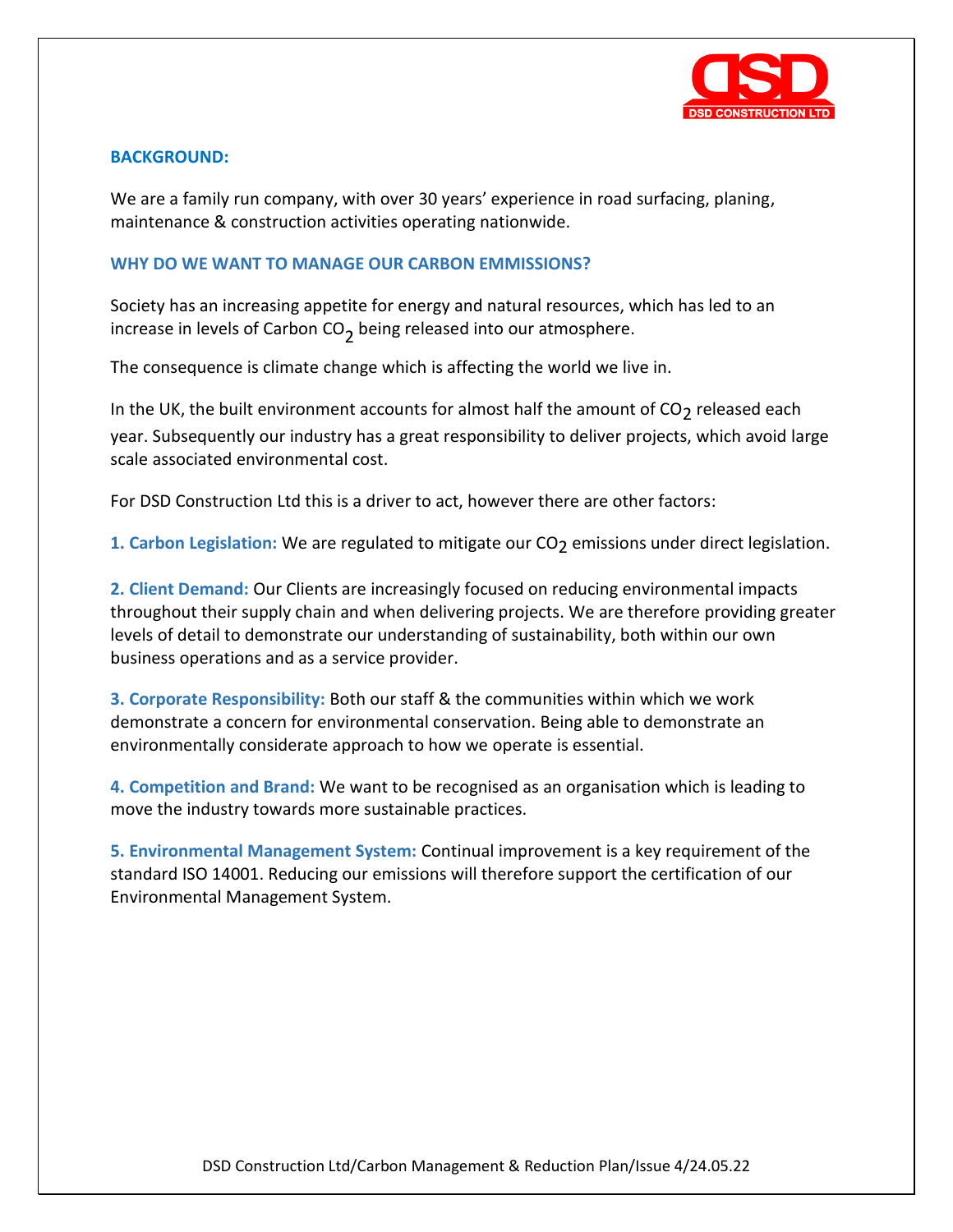

## **WHERE ARE WE CURRENTLY?**

We have calculated our carbon footprint as part of our ISO 14001 Environmental Management System implementation.

We have considered the requirements of Public Procurement Note (PPN 06/21) regarding Carbon Reduction Plans in the procurement of major government contracts.

| <b>Description</b>            | <b>Consumption</b><br>2021 | Unit          | <b>Conversion</b><br><b>Factor</b> | $CO2(e)$ Tonnes<br>2020 | $CO2(e)$ Tonnes<br>2021 |
|-------------------------------|----------------------------|---------------|------------------------------------|-------------------------|-------------------------|
| Waste to<br>Landfill (DSD) *  | 0.0                        | Tonnes        | 0.006                              | $\Omega$                | $\mathbf 0$             |
| Waste to<br>Recycle (DSD) *   | 25.5                       | <b>Tonnes</b> | 0.093                              | 2.2                     | 2.4                     |
| Electricity (HQ)              | 52,807                     | <b>KWh</b>    | 0.23314                            | 11.7                    | 12.3                    |
| Electricity<br>(Region)       | 16,636                     | <b>KWh</b>    | 0.23314                            | 6.9                     | 3.9                     |
| Fuel - White<br>Diesel (Yard) | 141,817                    | Ltr           | 2.546                              | 358                     | 361                     |
| $Fuel - Red$<br>Diesel (Yard) | 154,855                    | Ltr           | 2.757                              | 377                     | 427                     |
| Fuel - White<br>Diesel (Card) | 322,373                    | Ltr           | 2.546                              | 797                     | 821                     |
| $Fuel - Red$<br>Diesel (Card) | 9,532                      | Ltr           | 2.757                              | 28                      | 26                      |
| Fuel - Petrol<br>(Card)       | 4,675                      | Ltr           | 2.168                              | $***$                   | 10                      |
| $Fuel - Red$<br>(Sellafield)  | 8,811                      | Ltr           | 2.757                              | ***                     | 24.3                    |
| Fuel - Kerosene               | 13010                      | Kg            | 3.165                              | $4.8***$                | 41.2                    |
| <b>Bottled Propane</b>        | 4636                       | kg            | 1.55537                            | 5.5                     | 7.2                     |
| <b>Gas Offices</b>            | 30,252                     | <b>KWh</b>    | 0.18387                            | 5.7                     | 5.6                     |
| Total                         |                            |               |                                    | 1596 Tonnes             | 1802 Tonnes             |

# **DETAILED CALCULATION FOR 2020 & 2021 (SCOPE 1 & 2)**

#### **NOTES**

\* Waste data relates to materials sent to licensed facilities from our Head & Regional Offices.

- \*\* Petrol not included in 2020 data.
- \*\*\* Sellafield fuel delivered to site not included in 2020 data.
- \*\*\*\* Kerosene data for 2020 not an accurate figure (2021 revised).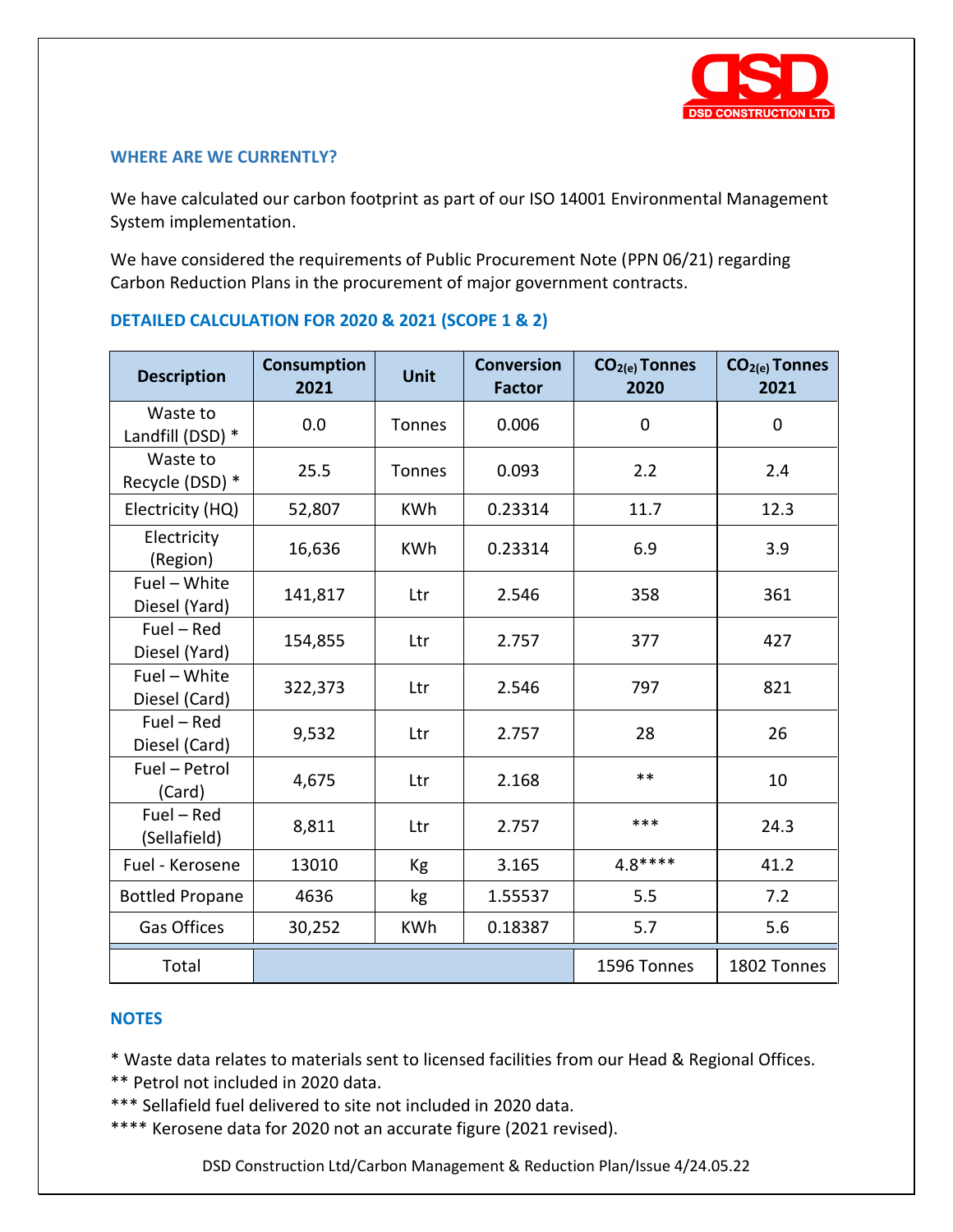

## **CALCULATIONS FOR SCOPES**

| <b>Scope</b> | <b>Details</b>       | 2020                  | 2021<br><b>Baseline</b> | 2022<br>(To date) | 2022<br>(Forecast) |
|--------------|----------------------|-----------------------|-------------------------|-------------------|--------------------|
| Scope 1      | Own Direct           | <b>Not Calculated</b> | 1780 Tonnes             | 539 Tonnes        | 1869 Tonnes        |
| Scope 2      | Indirect (Utilities) | <b>Not Calculated</b> | 22 Tonnes               | 10 Tonnes         | 25 Tonnes          |
| Totals       | Scope 1 & 2          | 1596 Tonnes           | 1802 Tonnes             | 549 Tonnes        | 1894 Tonnes        |
| Scope 3      | Indirect (Others)    | <b>Not Calculated</b> | 6894 Tonnes             | 1735 Tonnes       | 7238 Tonnes        |
| Totals       | Scope 1, 2 & 3       | <b>Not Calculated</b> | 8696 Tonnes             | 2284 Tonnes       | 9132 Tonnes        |

DSD Construction Ltd has identified 2021 as our baseline to measure carbon reduction against.

Our carbon data for 2022 is reported for the period January to April (4 months).

We aim to update carbon data for 2022 on a quarterly basis and have predicted our  $CO<sub>2</sub>e$ emissions for 2022. Although our forecast may vary due to workload, etc. we will publish accurate details on our website at year end.

# **WHAT ARE OUR TARGETS TO REDUCE CARBON EMMISIONS?**

- **Capital Investment** Purchase of new plant & equipment that meets Euro 6 obligations.
- **Staff Education & Behaviour:** Informing our staff and encouraging behaviour change both through formal and informal training.
- **Monitoring Energy & Carbon:** Energy data monitoring & reporting systems, including an Emission Management & Impact Tool (EMIT) to assist the tracking of carbon emissions for our projects, regarding materials, quantities, plant, transport, utilities & waste.
- **Raw Materials:** To engage collaboratively with local suppliers (where possible) to ensure all purchases are from sustainable sources and low carbon footprint. We will also endevour to influence the specification/use of low temperature asphalt in road construction, which reduces energy costs & carbon emissions by up to 39%.
- **Vehicles:** Continue to invest in low carbon vehicles.
- **Staff Travel:** Reduce car mileage where possible. Invest in new technologies that reduce the need for face-to-face meetings and enable more teleconferencing, videoconferencing, etc.
- **Waste:** Monitoring waste data received from waste carriers.
- **Fuel Consumption:** Utilising tracking software to monitor & improve fuel consumption & vehicle performance.
- **Supply Chain:** Collaboration with our Supply Chain partners in the reporting of carbon data aiming to be Net Zero by 2050. This is of particular relevance to Scope 3 emissions.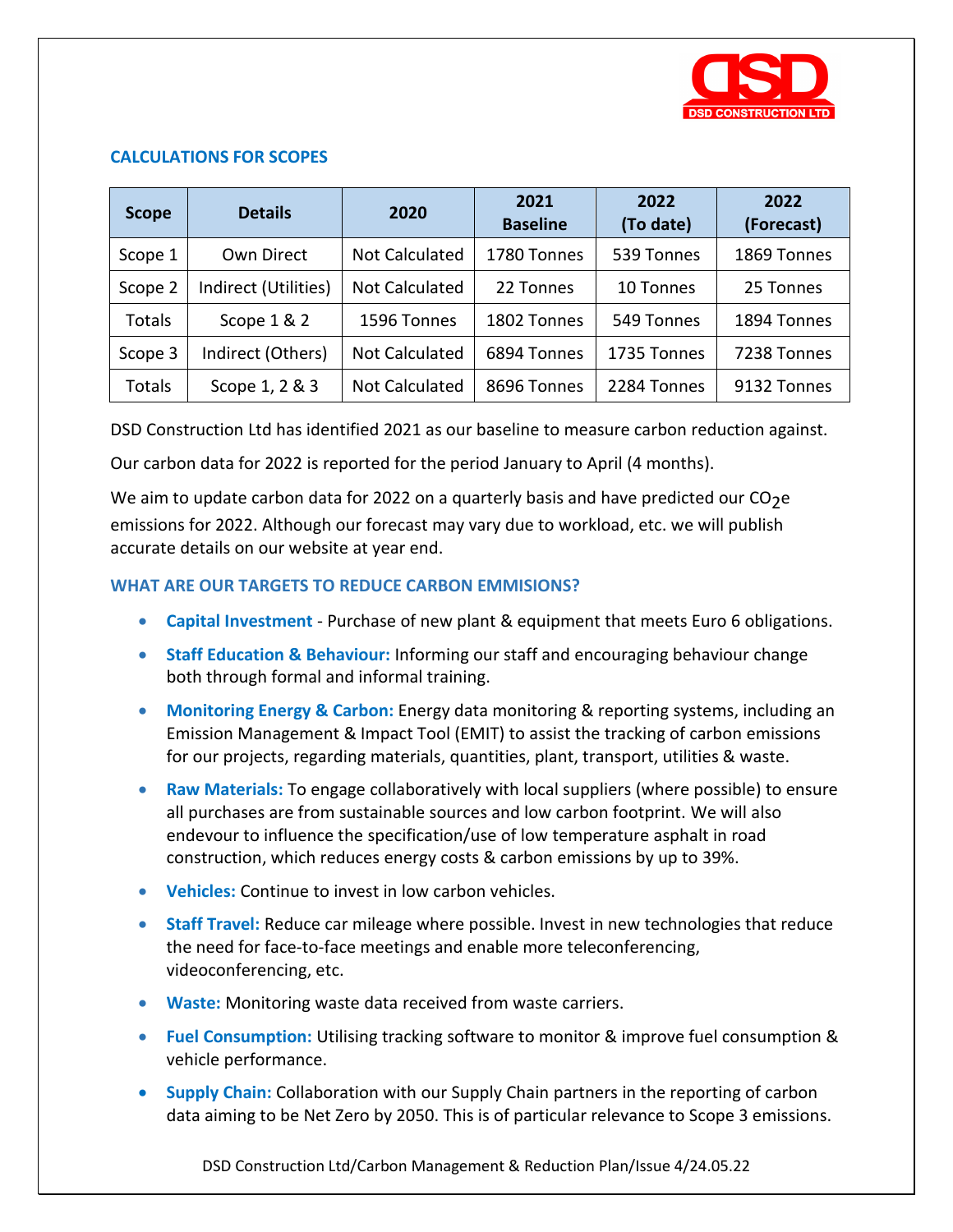

#### **WHAT WE HAVE DONE IN RECENT YEARS:**

- **Hydrotreated Vegetable Oil (HVO):** We introduced the first JCB powered biofuel plant in the North-West of England, to support our Nuclear Division. HVO is a substitute for crude oil & manufacturers trials have indicated  $CO<sub>2</sub>e$  reduction emissions up to 80%.
- **In-Situ Recycling & Graphene Trials:** We were involved in the use of raw graphene, mixed with Cement Bound Granular Material (CBGM) to form a stronger recycled road material. After several months of lab-based development at the Graphene Engineering Innovation Centre (GIEC) at University of Manchester trials were delivered in conjunction with Pavement Testing Services (PTS). The use of recycled on site materials, combined with the use of Volvo P8820D Paver (see below) reduced CO<sub>2</sub>e generated on the project.
- **Volvo P8820D Paver:** We invested in the latest high efficiency & environmentally friendly paving technology. The Paver has the ability to lay wider matts with increased depths, meaning fewer passes & reduced construction timescales. In addition, the Paver has an ECO engine mode that reduces fuel consumption & ultimately CO<sub>2</sub>e emissions.
- **Low Temperature Asphalt:** Use of low temperature asphalt in road construction, which reduces energy costs & CO<sub>2</sub>e emissions by up to 39% on the Cargo Fleet project.
- **Waste:** Recycling damaged kerbs on the Sewell Lane project in Carlisle, by sending them to a recycling depot where they were crushed & reused as aggregate.
- **Waste:** Non-Tar Bound road planings were distributed to a local asphalt supplier, where they were added to asphalt mixes as bulking material (RAP) on the Stourton Park & Ride Project in Leeds.
- **Materials:** Trialed a new Cold Recycled Bound Material (CRBM), which reuses tar bound road planings as aggregate in the new mix. The recycling trial involved 26 schemes in which 10,000 tonnes of tar bound planings were recycled & reused as innovative RecoFoam mixture. This delivered a £1.5M cost saving & reduced both environmental impact & CO<sub>2</sub>e emissions on the North Yorkshire framework.
- **Materials:** Installing Superflex asphalt, to overlay the problematic Beckwith Road in Harrogate which was subject to cracking. This avoided the need to reconstruct the carriageway, saving up to 50% of the project cost & significant reducing  $CO<sub>2</sub>e$  emissions.
- **Make it Wild:** We have subscribed to an organisation called Make it Wild, who help offset our carbon footprint by planting 206 trees annually at Banks Wood in Summerby, North Yorkshire (see final page).

This offsets 756 tonnes of  $CO<sub>2</sub>e$  emissions.

This represents 43 % of  $CO<sub>2</sub>e$  emissions calculated for 2021.

• **Tracking Software:** We have introduced an Emission Management & Impact Tool (EMIT) to assist the tracking of carbon emissions for our construction projects, regarding materials, quantities, plant, transport, utilities & waste.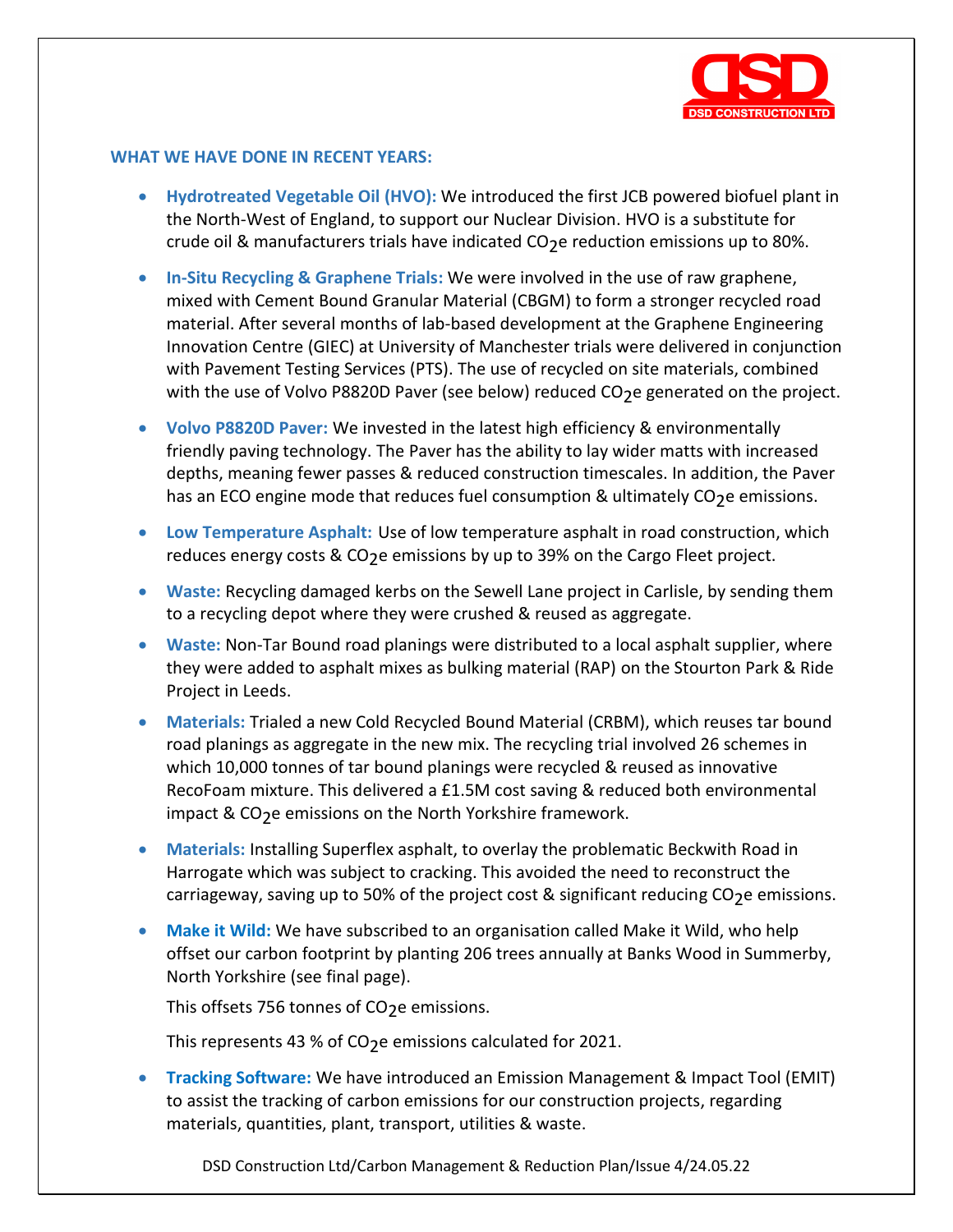

## **WHERE ARE WE GOING?**

Our turnover growth in the past 2 years is circa 15% per year.

We forecasted growth from 2020 to 2021 to be circa 10%.

Our CO<sub>2</sub>e emissions (Scope 1 & 2) therefore increased from 1596 tonnes in 2020 to 1802 tonnes in 2021 (Baseline).

We are forecasting further growth in 2022 to be circa 10%.

Our CO<sub>2</sub>e emissions (scope 1 & 2) is likely to be 1894 tonnes in 2022, accounting for a carbon reduced due to the increased use of Hydrotreated Vegetable Oil (HVO).

Our business targets are to:

- Increase CO<sub>2</sub>e offsetting from 43% to 75% by 2025.
- Achieve Net Zero by 2040 for Scope 1 & 2 emissions.
- Achieving Net Zero by 2050 for Scope 3 emissions (with assistance of our Supply Chain).

# **DECLARATION & SIGN OFF**

This Carbon Management & Reduction Plan has been completed in accordance with Procurement Policy Note PPN 06/21 & associated guidance and reporting standards for Carbon Reduction Plans.

Emissions have been reported & recorded in accordance with the published reporting standard for Carbon Reduction Plans and the GHG Reporting protocol corporate standards, using the appropriate Government emission conversion factors for greenhouse gas company reporting.

Scope 1 and 2 emissions have been reported in accordance with SECR requirements, and the required subset of Scope 3 emissions, have been reported in accordance with the published reporting standards for Carbon Reduction Plans & Corporate Value Chain (Scope 3) Standard.

Our Carbon Management & Reduction Plan is published on our Company Website.

Signed on behalf of DSD Construction Ltd:

Date: 24.05.22 Shaun Nugent Managing Director DSD Construction Ltd